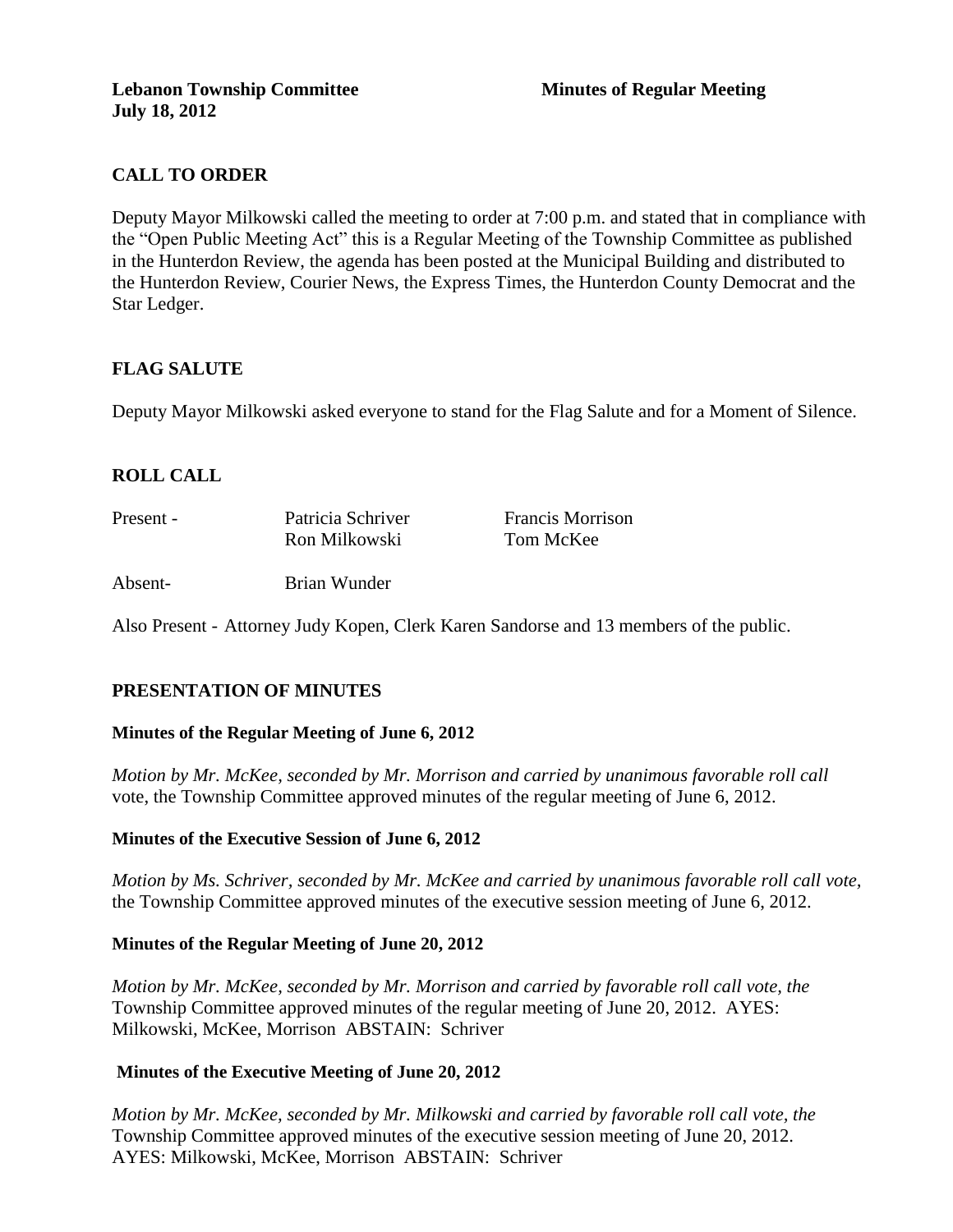LTCM 07/18/2012 Page 2 of 13

## **PUBLIC COMMENTS – for agenda items only.**

*Motion by Ms. Schriver, seconded by Mr. McKee and carried by unanimous favorable roll call vote,* the Township Committee opened the public comment portion of the meeting.

Mr. Anthony Casale asked if the Telecommunications Site Lease Agreement, to be approved tonight, pertains to the cell tower located on the municipal property and if it was for the lead bidder or the colocator. Mr. Casale asked if the co-locator took possession yet and if the co-locator agreement is completed yet. Mr. Casale asked the status of the lead bidder lease.

Mr. Milkowski stated that the Committee had just received a copy of the agreement yesterday and that he will be asking for the matter to be tabled to the next meeting. Mr. Casale stated concerns with the amount of the final bid, the amount of footings to be removed and the generator. Mr. Casale asked if there was any paperwork found from the prior Township attorney.

Mr. Casale asked why the ROSI was being amended. Mr. McKee stated that is was being amended to address the open space at the Memorial Park and the Fisher Property.

*Motion by Ms. Schriver, seconded by Mr. McKee and carried by unanimous favorable roll call vote*, the Township Committee closed the public comment portion of the meeting.

## **RESOLUTIONS**

## **Resolution No. 60-2012 – Renewal of Retail Consumption Licenses**

*Motion by Mr. Milkowski seconded by Mr. Morrison and carried by unanimous favorable roll call*  vote, the Township Committee adopted Resolution No. 60-2012 as written below.

## RESOLUTION NO. 60-2012 RESOLUTION RENEWING PLENARY RETAIL CONSUMPTION LICENSES

WHEREAS, each of the listed Plenary Retail Consumption Licensees have submitted application forms that have been completed in all respects; and

WHEREAS, the applicants are qualified to be licensed according to all statutory, regulatory and local government ABC Laws and regulations; and

WHEREAS, each have paid a filing fee of \$200.00 to the State of New Jersey and a Township License Fee of \$2,500.00

NOW, THEREFORE BE IT RESOLVED, by the Township Committee of the Township of Lebanon, in the County of Hunterdon, State of New Jersey, that the listed Licenses be granted a renewal for the 2012-2013 year:

1019-33-002-005 ONOROSA INC. 282 Route 513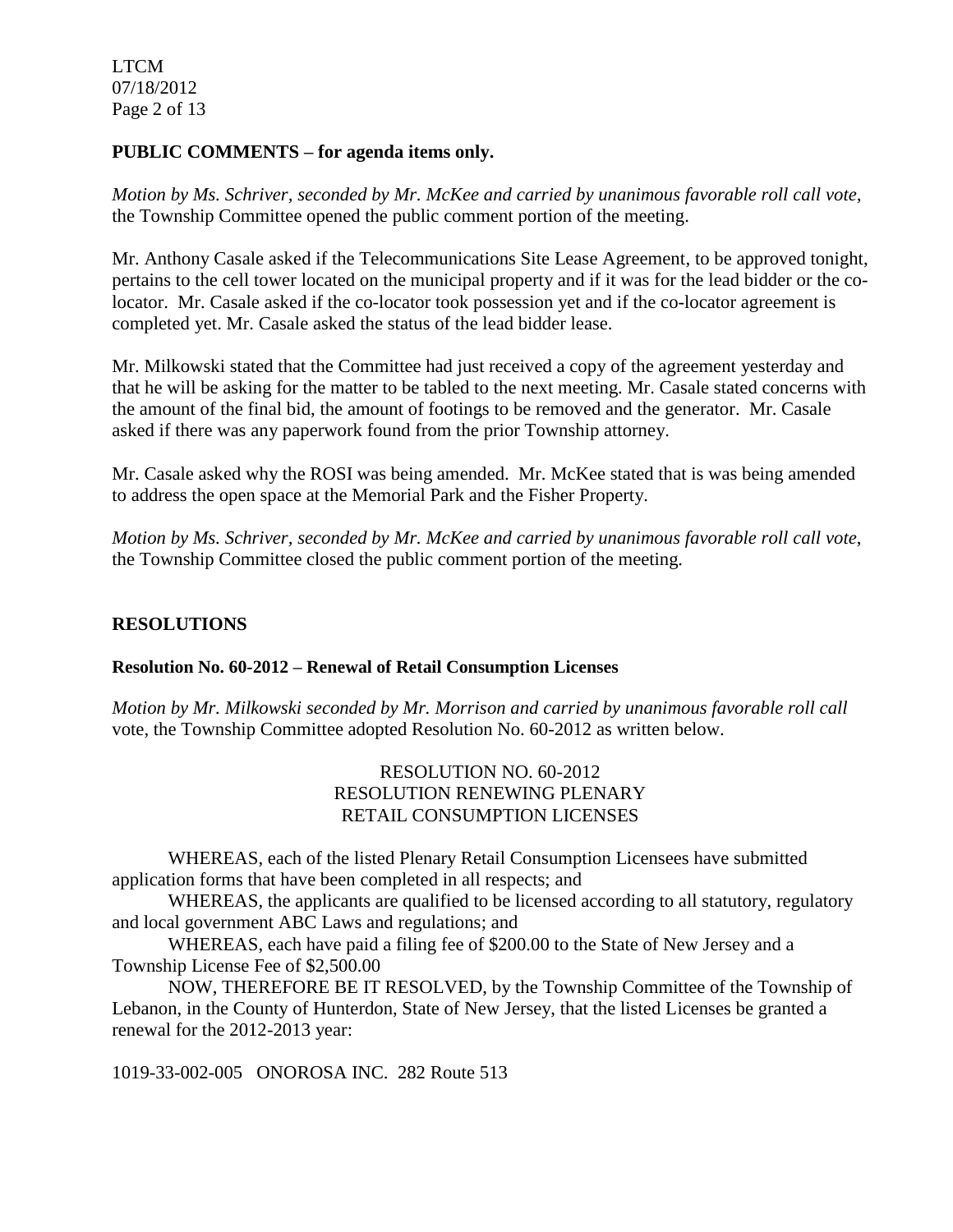LTCM 07/18/2012 Page 3 of 13

### **Resolution No. 61-2012 – Extension of Tax Payment Grace Period**

*Motion by Mr. Milkowski, seconded by Mr. Morrison and carried by unanimous favorable roll call*  vote, the Township Committee adopted Resolution No. 61-2012 as written below.

## **STATE OF NEW JERSEY COUNTY OF HUNTERDON TOWNSHIP OF LEBANON RESOLUTION NO. 61-2012**

WHEREAS the certified 2012 tax rate may be delayed from the Tax Board of Hunterdon County, and

WHEREAS this amount is needed for the property tax bills to be printed, and

WHEREAS there must be twenty-five days from the date of mailing for the return of the quarterly payment before interest is charged,

THEREFORE BE IT RESOLVED, that pursuant to N.J.S.A. 54:4-66 et seq., the payment without interest for the third quarter 2012 taxes will be extended to at least twenty-five days from the mailing of the tax bills, after which time all receipts for the third quarter shall be deemed delinquent with interest accruing from August  $1<sup>st</sup>$ , 2011.

### **Resolution No. 62-2012 – Voorhees Municipal Alliance**

*Motion by Mr. McKee, seconded by Mr. Milkowski and carried by unanimous favorable roll call*  vote, the Township Committee adopted Resolution No. 62-2012 as written below.

## **STATE OF NEW JERSEY COUNTY OF HUNTERDON TOWNSHIP OF LEBANON RESOLUTION NO. 62-2012**

WHEREAS, the Township Committee of the Township of Lebanon, County of Hunterdon, State of New Jersey recognizes that the abuse of alcohol and drugs is a serious problem in our society amongst persons of all ages; and,

WHEREAS, the Township of Lebanon Committee further recognizes that it is incumbent upon not only public officials but upon the entire community to take action to prevent such abuses in our community; and,

WHEREAS, the township of Lebanon Committee supports the application of funding from Governor's Council on Alcoholism and Drug Abuse through the County of Hunterdon; NOW, THEREFORE, BE IT RESOLVED by the Township of Lebanon, County of Hunterdon, State of New Jersey hereby recognizes the following:

1. The Township Committee does hereby support the submission of an application for the Voorhees Municipal Alliance Grant for calendar year 2013 in the amount of \$20,300.00.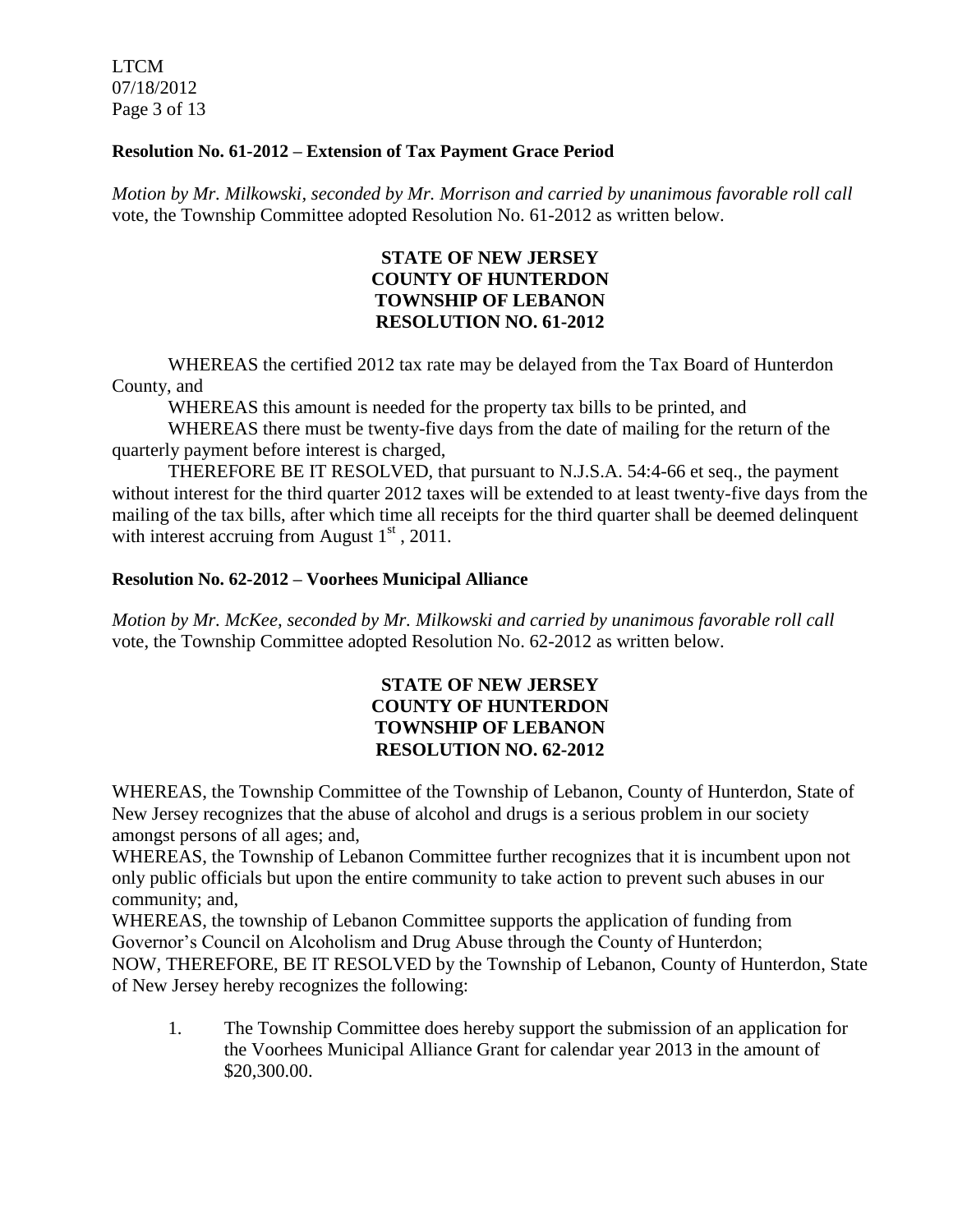LTCM 07/18/2012 Page 4 of 13

### **Resolution No. 63-2012 – Amending the Capital Budget**

*Motion by Mr. McKee, seconded by Mr. Milkowski and carried by unanimous favorable roll call*  vote, the Township Committee adopted Resolution No. 63-2012 as written below.

## **TOWNSHIP OF LEBANON COUNTY OF HUNTERDON STATE OF NEW JERSEY A RESOLUTION NO. 63-2012**

WHEREAS, the Township of Lebanon desires to constitute the 2012 Capital Budget of said municipality by inserting therein Various Capital Projects:

*Road Resurfacing Program ; DPW Dump Truck; DPW Road Maintainer Machine.*

NOW, THEREFORE, BE IT RESOLVED by the Township Committee of the Township of Lebanon as follows:

**Section 1.** The 2012 Capital Budget of the Township of Lebanon is hereby constituted by the adoption of a schedule to read as follows:

## **PROJECT NO. 1 CAPITAL BUDGET OF THE TOWNSHIP OF LEBANON, COUNTY OF HUNTERDON, NEW JERSEY**

## **Projects Scheduled for 2012 Method of Financing**

|                 | CAPITAL          |         |                            |                |                |
|-----------------|------------------|---------|----------------------------|----------------|----------------|
|                 | <b>ESTIMATED</b> |         | BUDGET IMPROVEMENT CAPITAL |                | <b>GENERAL</b> |
| PROJECT         | <b>COST</b>      | APPROP. | <b>FUND</b>                | <b>SURPLUS</b> | <b>BONDS</b>   |
| As Stated Above | \$460,000        |         | \$23,000                   | <b>NONE</b>    | \$437,000.00   |

**Section 2.** The Clerk is authorized and directed to file a certified copy of this resolution with the Division of Local Government Services, Department of Community Affairs, State of New Jersey, within three days after the adoption of this project to be included in the 2012 Permanent Capital Budget as adopted.

## **Resolution No. 64-2012 – Telecommunications Site Lease Agreement**

*Motion by Mr. McKee, seconded by Mr. Morrison and carried by unanimous favorable roll call*  vote, the Township Committee tabled Resolution No. 64-2012 to the August 1, 2012 meeting.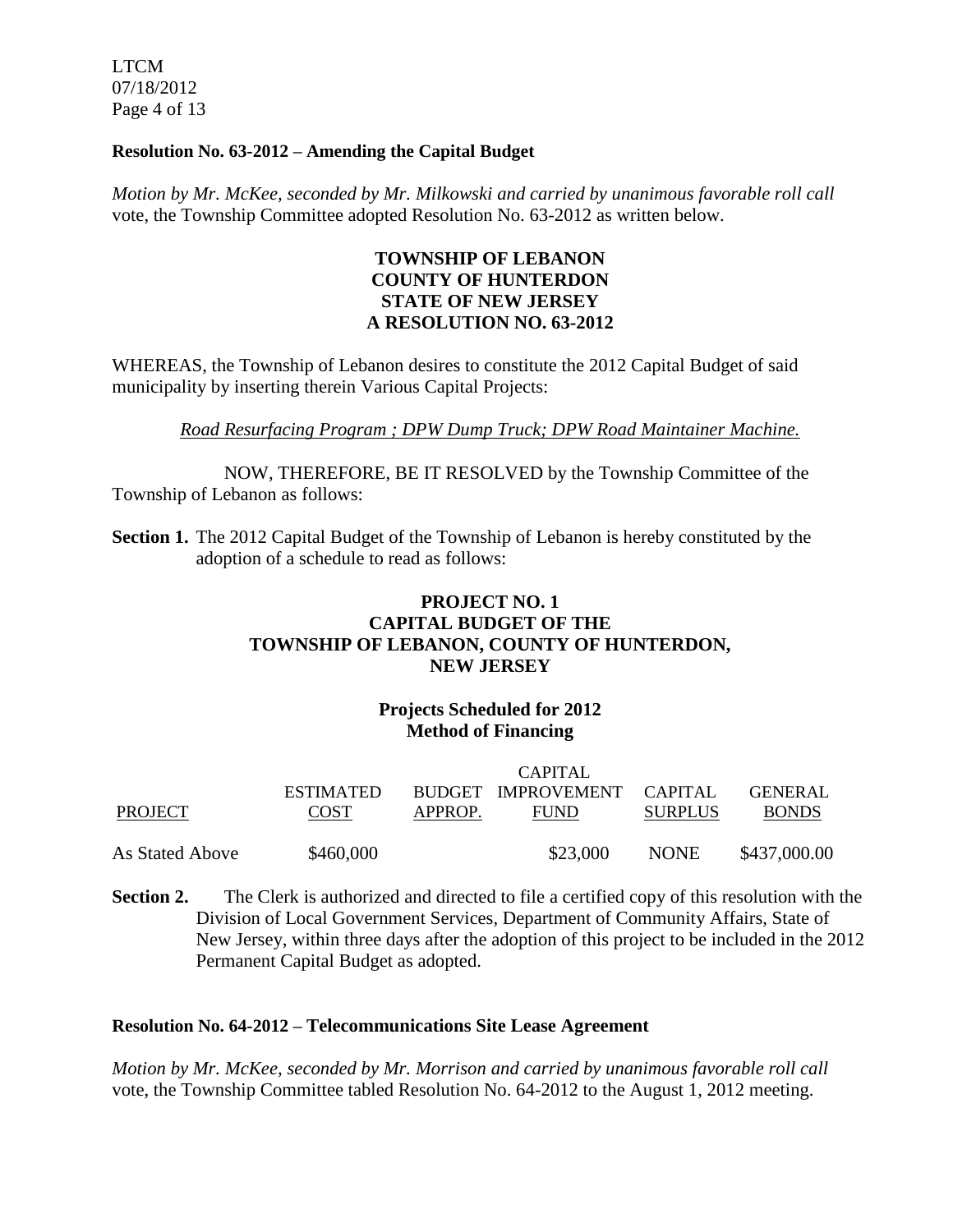LTCM 07/18/2012 Page 5 of 13

### **Ordinance No. 2012-01 - Introduction**

*Motion by Ms. Schriver, seconded by Mr. McKee, and carried by unanimous favorable roll call vote,*  the Township Committee approved Ordinance No. 2011-01 on first reading.

> TOWNSHIP OF LEBANON COUNTY OF HUNTERDON STATE OF NEW JERSEY ORDINANCE NO. 2012-01

BOND ORDINANCE TO AUTHORIZE THE MAKING OF VARIOUS PUBLIC IMPROVEMENTS AND THE ACQUISITION OF NEW ADDITIONAL OR REPLACEMENT EQUIPMENT AND MACHINERY AND A NEW AUTOMOTIVE VEHICLE, INCLUDING ORIGINAL APPARATUS AND EQUIPMENT, IN, BY AND FOR THE TOWNSHIP OF<br>LEBANON, IN THE COUNTY OF HUNTERDON, STATE OF NEW JERSEY, TO LEBANON, IN THE COUNTY OF HUNTERDON, STATE OF NEW JERSEY, TO APPROPRIATE THE SUM OF \$460,000 TO PAY THE COST THEREOF, TO MAKE A DOWN PAYMENT, TO AUTHORIZE THE ISSUANCE OF BONDS TO FINANCE SUCH APPROPRIATION AND TO PROVIDE FOR THE ISSUANCE OF BOND ANTICIPATION NOTES IN ANTICIPATION OF THE ISSUANCE OF SUCH BONDS.

### **Public Hearing to be held on August 1, 2012**

### **OLD BUSINESS**

#### **Engineer Steve Risse – Tax Map Revisions**

*Motion by Ms. Schriver, seconded by Mr. McKee and carried by unanimous favorable roll call vote,*  the Township Committee authorized Engineer Steve Risse's office to perform tax map revisions on behalf of the Township.

#### **NJ Ride Against Aids – Request for Letter of Approval**

*Motion by Ms. Schriver, seconded by Mr. Milkowski and carried by unanimous favorable roll call*  vote*,* the Township Committee approved the NJ Ride Against Aids to travel through Lebanon Township during the weekend of September 21 – September 23, 2012.

#### **Award Bids for Surplus Equipment**

The below listed bids were received for the sale of surplus equipment.

|                              | Jersey One | Jason Rochelle | <b>William Grochowitz</b> |
|------------------------------|------------|----------------|---------------------------|
| Dodge Durango                | \$3535.99  | \$900.00       | \$0.00                    |
| Chevy Ambulance              | \$2535.99  | \$0.00         | \$0.00                    |
| <b>GMC Fire Engine</b>       | \$2127.99  | \$0.00         | \$0.00                    |
| <b>GMC Rescue Truck</b>      | \$1427.99  | \$0.00         | \$0.00                    |
| <b>Ford Tractor</b>          | \$1227.99  | \$0.00         | \$750.00                  |
| <b>International Tractor</b> | \$2257.99  | \$0.00         | \$2500.00                 |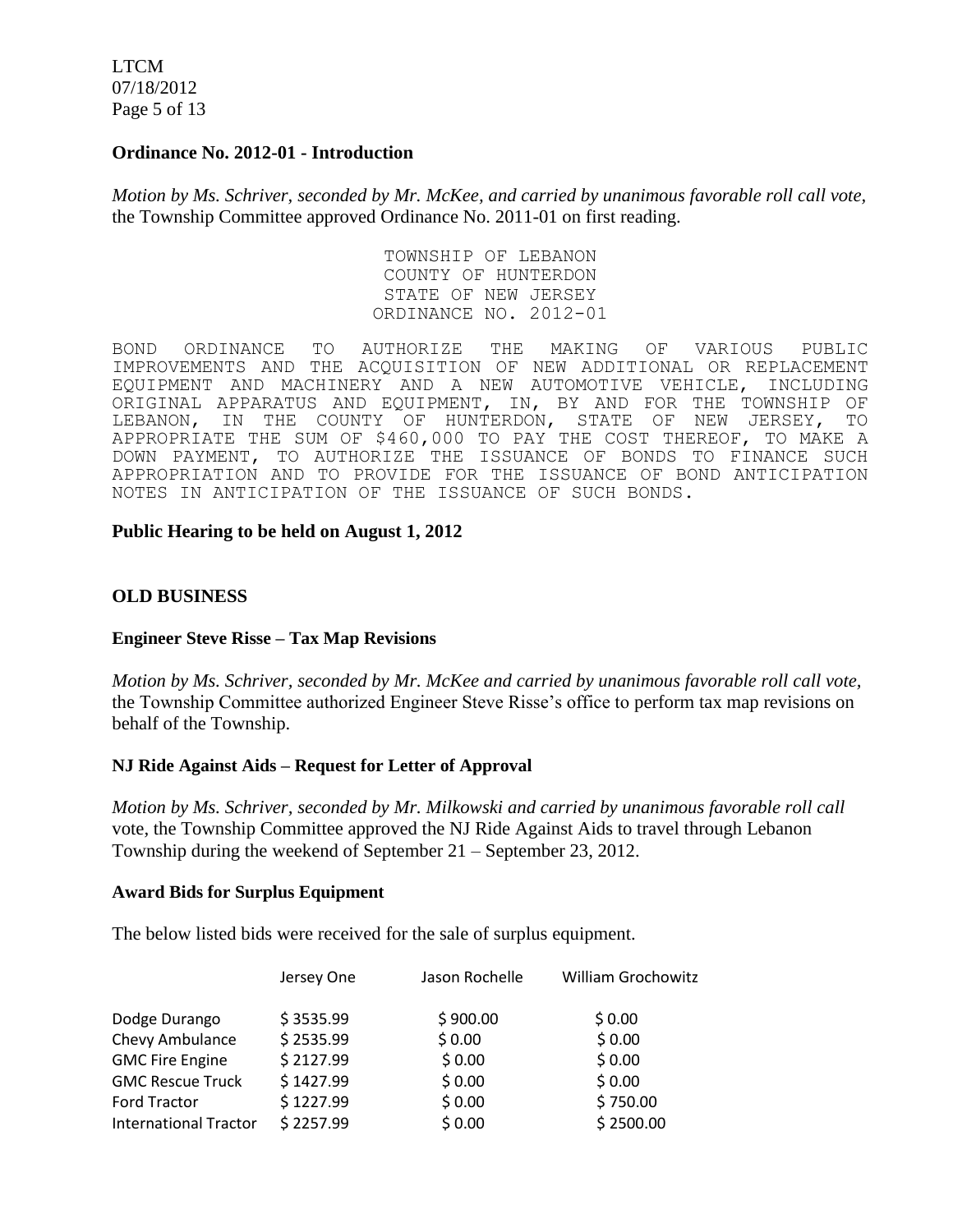LTCM 07/18/2012 Page 6 of 13

The DPW Supervisor Warren Gabriel recommended awarding bids for the Dodge Durango, Chevrolet Ambulance, GMC Fire Engine, GMC Rescue Truck, and Ford Tractor to Jersey One Auto Sales as they were the highest bidder for the equipment. Mr. Gabriel recommended awarding the bid for the International Tractor w/Mower to Mr. Grochowicz as he was the highest bidder for that piece of equipment.

*Motion by Mr. McKee, seconded by Ms. Schriver and carried by unanimous favorable roll call vote,* the Township Committee awarded bids for the surplus equipment as recommended by Mr. Gabriel.

## **DEP Memorandum of Understanding - Varga Residence-139 Raritan River Road**

Committeeman Tom McKee and Engineer Steve Risse met with the NJDEP and FEMA to discuss the NJDEP's proposed property acquisition plan related to the flooding along Raritan River Road through the Blue/Green Acres Program. The Varga property, 139 Raritan River Road, Blk. 19 Lot 16, is the only property projected for acquisition. The NJDEP is proposing to take on the responsibility of working through the acquisition with the Vargas subject to the Township assisting with the bidding of the demolition work (NJDEP will provide the bidding documents). The Township will also be responsible for providing long term maintenance of the state owned open space parcel after the home is demolished. The Township will be able to use the property for open space purposes within the context of the deed restriction to be placed on the land.

Mr. McKee stated that there is no out of pocket money for the Township relative to the acquisition however there may be administrative costs.

Engineer Steve Risse provided the Committee with a Memorandum of Understanding that describes the agreement the NJDEP is seeking with Lebanon Township in order for them to take charge of the acquisition of the Varga property.

*Motion by Mr. McKee, seconded by Ms. Schriver and carried by unanimous favorable roll call vote,* the Township Committee approved the Memorandum of Understanding with the NJDEP and authorized the Deputy Mayor and Clerk to execute.

## **Polt Property**

Ms. Schriver asked what the status is of the Polt property and the Phase II being conducted. Mr. Milkowski stated that the property is Mr. Polt's and it is his right to have the Phase II carried out if he chooses to. Mr. Milkowski stated that he was at the property today and the tanks have been removed. Mr. Polt will be waiting for the DEP approvals to come back before he proceeds. Mr. Polt informed Mr. Milkowski that he will not be proceeding with the Phase II at this time. Mr. Milkowski stated that the Committee may or may not be interested in the property and there have been no commitments made at this time. Mr. Milkowski stated that there was no cost to the Township in the removal of the tanks since the Mayor decided not to have the Engineer present to witness the removal.

## **NEW BUSINESS**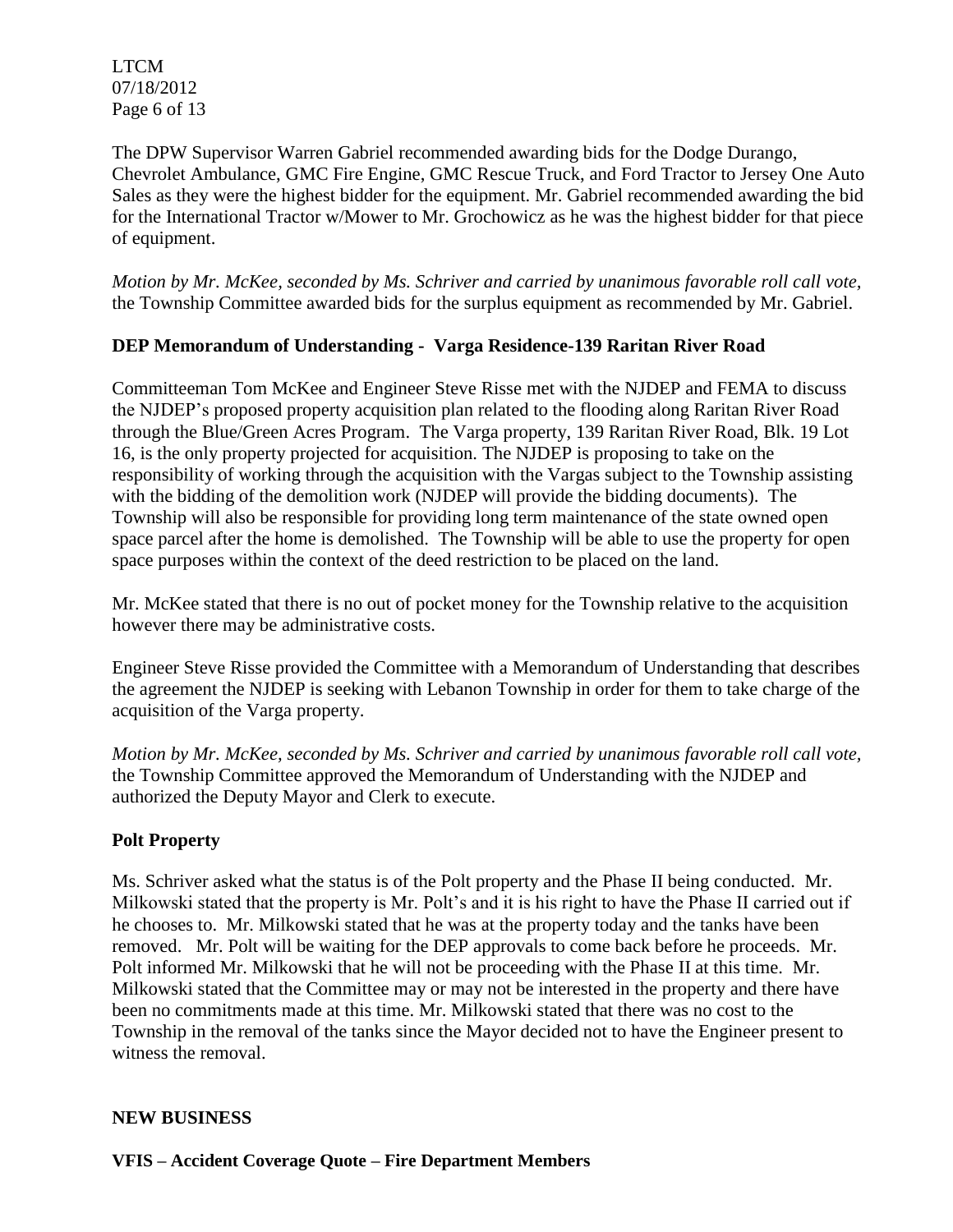LTCM 07/18/2012 Page 7 of 13

Groendyke Insurance received a quote for Accident Coverage for Fire Department members through the National Union Fire Insurance Company. The quote is for medical benefits in the amount of \$10,000.00, and accidental death insurance for \$30,000.00 at an annual cost of \$2879.00. The cost is \$884.00 higher than the current accident policy however the NUFIC policy will work in conjunction with the Workers Compensation Benefits where applicable. The current accident policy is for when Workers Compensation does not apply.

*Motion by Ms. Schriver, seconded by Mr. McKee and carried by favorable roll call vote, the* Township Committee approved the quote provided by National Union Fire Insurance Company at an annual cost of \$2879.00. AYES: Schriver, McKee, Morrison ABSTAIN: Milkowski

## **Dog License Fees**

The 2011 Annual Audit noted that the Animal Trust Account was over expended in the amount of \$3093.00.

Dog Licensing Agent Kim Jacobus provided the Committee with a recommendation for the increase of fees for Dog Licensing in the Township. The fees will be established in conjunction with the adoption of an amended fee ordinance once all Township fees have been reviewed.

### **Millennium International Textiles – Collection Box**

Millennium International Textiles sent an email to the Township requesting the opportunity to place a collection box at the Township Office. The Committee stated that they would rather see a box placed at the Fire Department or another location, as it may provide revenue, however they do not choose to have one at the municipal office.

## **ROSI – Approve/Authorize Mayor to Sign**

*Motion by Ms. Schriver, seconded by Mr. Milkowski and carried by unanimous favorable roll call*  vote*,* the Township Committee approved the amended ROSI and authorized the Deputy Mayor to sign.

## **Raffle Application – LT Memorial Park Committee -September 8, 2012 & September 23, 2012**

*Motion by Mr. Milkowski, seconded by Mr. Morrison and carried by favorable roll call vote, the* Township Committee approved the LT Memorial Park Committee Raffle application for events to be held on September 8, 2012 & September 23, 2012 AYES: Milkowski, McKee, Morrison ABSTAIN: Schriver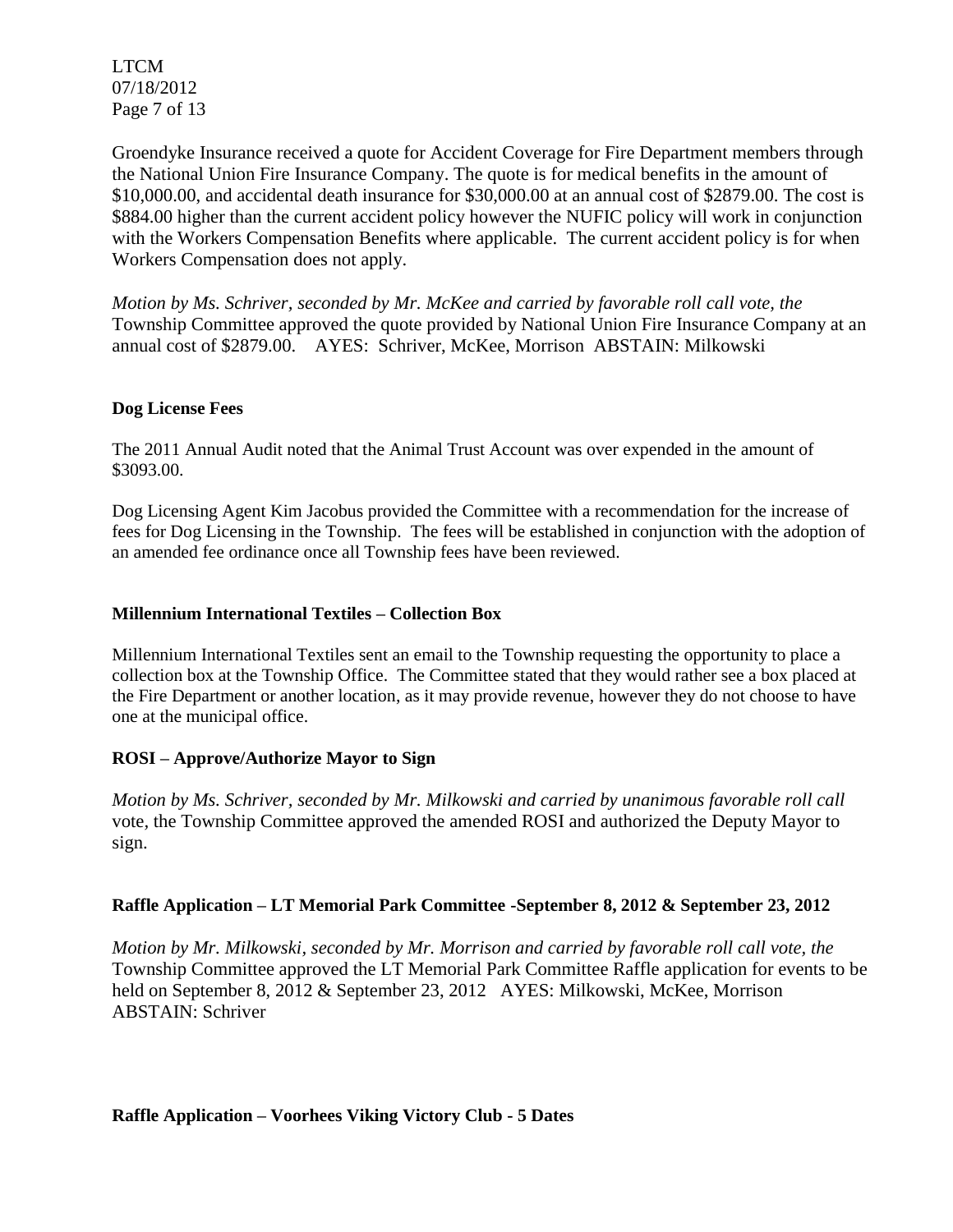LTCM 07/18/2012 Page 8 of 13 *Motion by Ms. Schriver, seconded by Mr. McKee and carried by unanimous favorable roll call vote,* the Township Committee approved a Raffle application for the Voorhees Viking Victory Club for 50/50 Raffles to be held on five different dates.

## **Appointment Request – LT Environmental and Open Space Committee**

Deputy Mayor Milkowski appointed Kirk Petrik to the LT Environmental and Open Space Committee as requested by the LTEOS.

## **Request to Purchase Laptops**

Police Chief Mattson is requesting approval to purchase four laptops. The Department's present police vehicle laptop units are in need of replacement due to their age and malfunction.

*Motion by Ms. Schriver, seconded by Mr. Morrison and carried by unanimous favorable roll call*  vote*,* the Township Committee authorized the purchase of four laptop units for the Police patrol vehicles.

## **Mrs. Kathleen Rovi – Request for Stop Signs**

Ms. Kathleen Rovi of Mount Airy Road sent a letter to the Township Committee stating concerns she has with parking at the bottom of Forge Hill Road and by the Church in Changewater. Ms. Rovi stated that on Sundays, people park on the hill causing an unsafe situation. Ms. Rovi requested that "No Parking" signs be placed on both sides of the road in that area.

The Township Committee authorized the Police Chief to look into the matter and to provide a recommendation.

## **Approve NJ State Firemen's Association Membership Application – Susan Schlesinger**

*Motion by Ms. Schriver, seconded by Mr. McKee and carried by favorable roll call vote, the* Township Committee approved a NJ State Firemen's Association Membership Application for Susan Schlesinger of Bunnvale Road. AYES: Schriver, McKee, Morrison ABSTAIN: Milkowski

## **DPW Manager – Municipal Office Septic System**

Mr. Gabriel sent a letter to the Committee stating that an issue has arisen with the septic system at the Municipal Building. The septic tank was pumped about two months ago because the Police Department was having problems with the toilets not flushing properly. When Russell Reid pumped the tank Mr. Gabriel was advised that the septic field was saturated and would need to be replaced in the near future. Russell Reid thought that the Township may be able to pump the tank more often until the field is replaced however, there are additional problems with the septic backing up into the Police Department.

Mr. Gabriel recommended that the Township Committee consider starting the process of replacing the septic field. Mr. Gabriel stated that there is adequate funds in the Buildings and Grounds Budget for the preliminaries to determine what the overall cost will be to replace the system. If it is determined that there is not adquate funds for the system in the 2012 Budget there will be an estimate available for the 2013 Budget.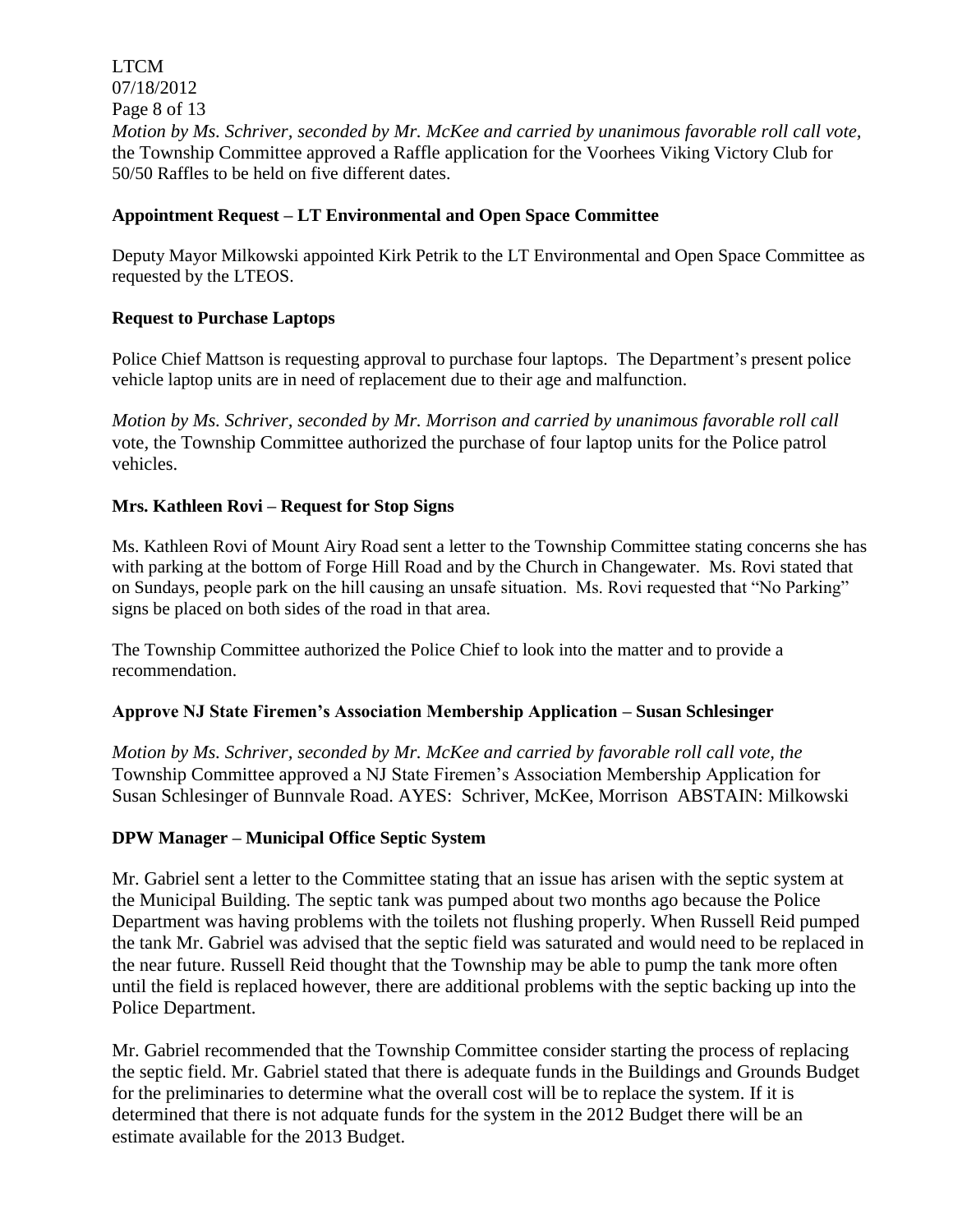LTCM 07/18/2012 Page 9 of 13 *Motion by Mr. Milkowski, seconded by Mr. McKee and carried by unanimous favorable roll call*  vote, the Township Committee authorized Mr. Gabriel to proceed with the preliminary work for the replacement of the Municipal Office septic system.

## **COMMITTEE REPORTS**

**COMMITTEEWOMAN SCHRIVER-** Ms. Schriver stated that the Veteran's Haven North will be having an Open House tomorrow for Veterans. The event will begin at 9:00 a.m. and refreshments will be served. Assistant Superintendent Sean VanLew will provide remarks. There will be an Open House for the public at a later date.

**DEPUTY MAYOR MILKOWSKI-** Mr. Milkowski stated that work is progressing on the Public Works building. They are planning on pouring half of the floor this week.

There was a Planning Board meeting last night at the Woodglen School. The GenPshych matter was discussed and it appears to be coming to a close. The opposition presented their last witness.

## **MAYOR WUNDER-** Absent

**COMMITTEEMAN MCKEE –** Mr. McKee stated that the Park Committee is discussing a construction of a Dog Park in the Memorial Park. The Park Committee is attempting to obtain feedback from the Township residents to see what their feelings are on the proposal.

Mr. McKee stated that he spoke with Gail Glashoff and the Township met the COAH deadline date with a zero balance.

Mr. McKee stated that he has a preliminary meeting with Hunterdon Land Trust on a piece of property located on Anthony Road that may be a gift or donation to the Township. The property is 82 acres and is very close to the Goracy Tract and close to Miquin Woods. Warren Newman and Nancy Lawler will be in attendance at the meeting also.

## **COMMITTEEMAN MORRISON –**

**Police, Fire and Rescue-** Mr. Morrison stated that Police and Fire are up to date.

## **PRESENTATION OF VOUCHERS**

Committee Members provided a description of vouchers exceeding \$1000.00.

*Motion by Ms. Schriver, seconded by Mr. McKee and carried by unanimous favorable roll call vote,* the Township Committee approved the July 18, 2012 bill list in the amount \$1,422,616.96.

## **CORRESPONDENCE**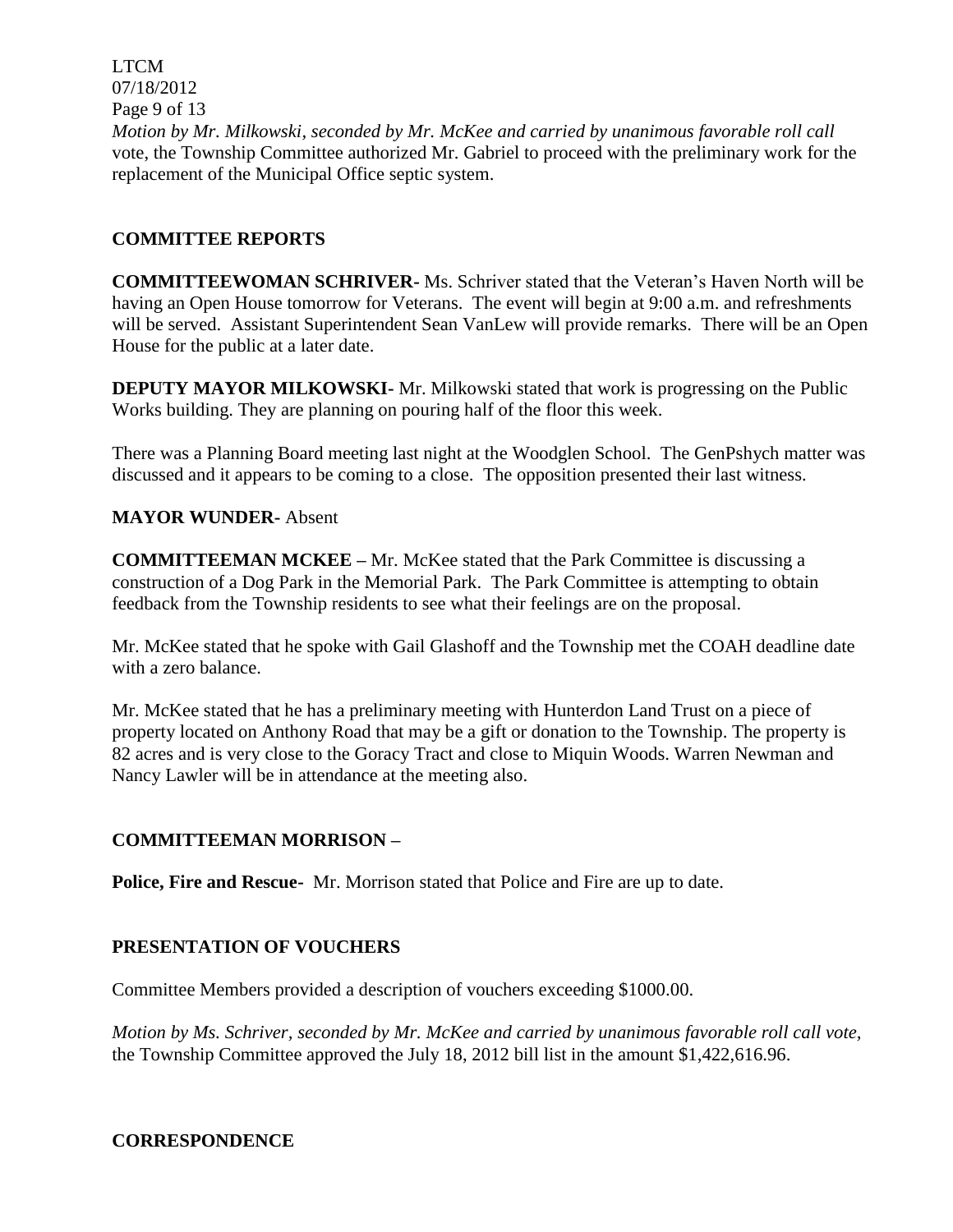LTCM 07/18/2012 Page 10 of 13

- a. Highlands Water Protection and Planning Council July 6, 2012
- b. Tax Collector's Report for the Month of June 2012
- c. Statewide's Edge Loss Control Service Visit
- d. Assemblyman John DiMaio

# **PUBLIC COMMENTS**

*Motion by Mr. McKee, seconded by Ms. Schriver and carried by unanimous favorable roll call vote,* the Township Committee opened the Public Comment portion of the meeting.

Mr. Anthony Casale asked the Committee why Steve Risse is being asked to provide tax map revisions for the Township. Mr. Milkowski stated that Thomas L. Yager, who has conducted tax map revisions for the Township is retiring. Mr. Milkowski stated that the Committee asked Mr. Risse if he would be interested in taking over the services provided by Mr. Yager for the remainder of the 2012 year and he agreed. Mr. Casale stated that the task requires a surveyor and he does not believe that Mr. Risse is a surveyor. Mr. Casale stated his concern with the Committee appointing Mr. Risse for the revisions when he will be hiring a surveyor to do the work. Mr. Casale asked what fees would be associated with the tax map revisions and questioned if the work is subject to the bidding process.

Attorney Kopen stated that in other municipalities, with whom she works, tax map revisions are one of the duties of the Municipal Engineer. Attorney Kopen stated that she does not believe that the revisions involve a surveyor as tax map revisions are based on information provided by the Township Assessor. Attorney Kopen stated that she feels that the matter can be voted on by a motion.

Mr. Casale stated that in his experience it has always been a surveyor who conducted revisions to tax maps. It has not been the practice in this Township for the Engineer to amend tax maps.

Mr. Casale stated that in a prior meeting Mr. Polt had stated that he misunderstood that the Township Committee wanted the fuel tanks removed from his property. Mr. Casale stated that Mr. Milkowski had also mentioned that it was an item of concern. Mr. Casale stated that there was no decision made by the Township Committee so Mr. Polt put the tank removal on hold to wait for direction from the Committee. Mr. Casale stated that Mr. Milkowski remarked that the tanks have been removed and asked when it was that the Township Committee decided to remove the tanks. Mr. Casale stated that he did not see anything on an agenda instructing Mr. Polt to remove the tanks. Mr. Casale stated that it was an asset for the Township in having the tanks and noted that Mr. Polt stated such at a meeting himself.

Mr. Milkowski stated that at the June 6, 2012 meeting the Committee had letters from Township professionals. The Architect and his Fuel Tank contact went out to the site to review the tanks to see what it would need to bring them up to date. The Insurance Agent reviewed the insurance policy on the Polt property and stated that there is no insurance on the tanks at this time. The Agent recommended that the tanks be removed before taking over the property. Mr. Milkowski stated that the estimated cost to update the tanks exceeds \$100,000.00 and the Committee felt that it would be better to go with the \$300,000.00 new system instead of an old system.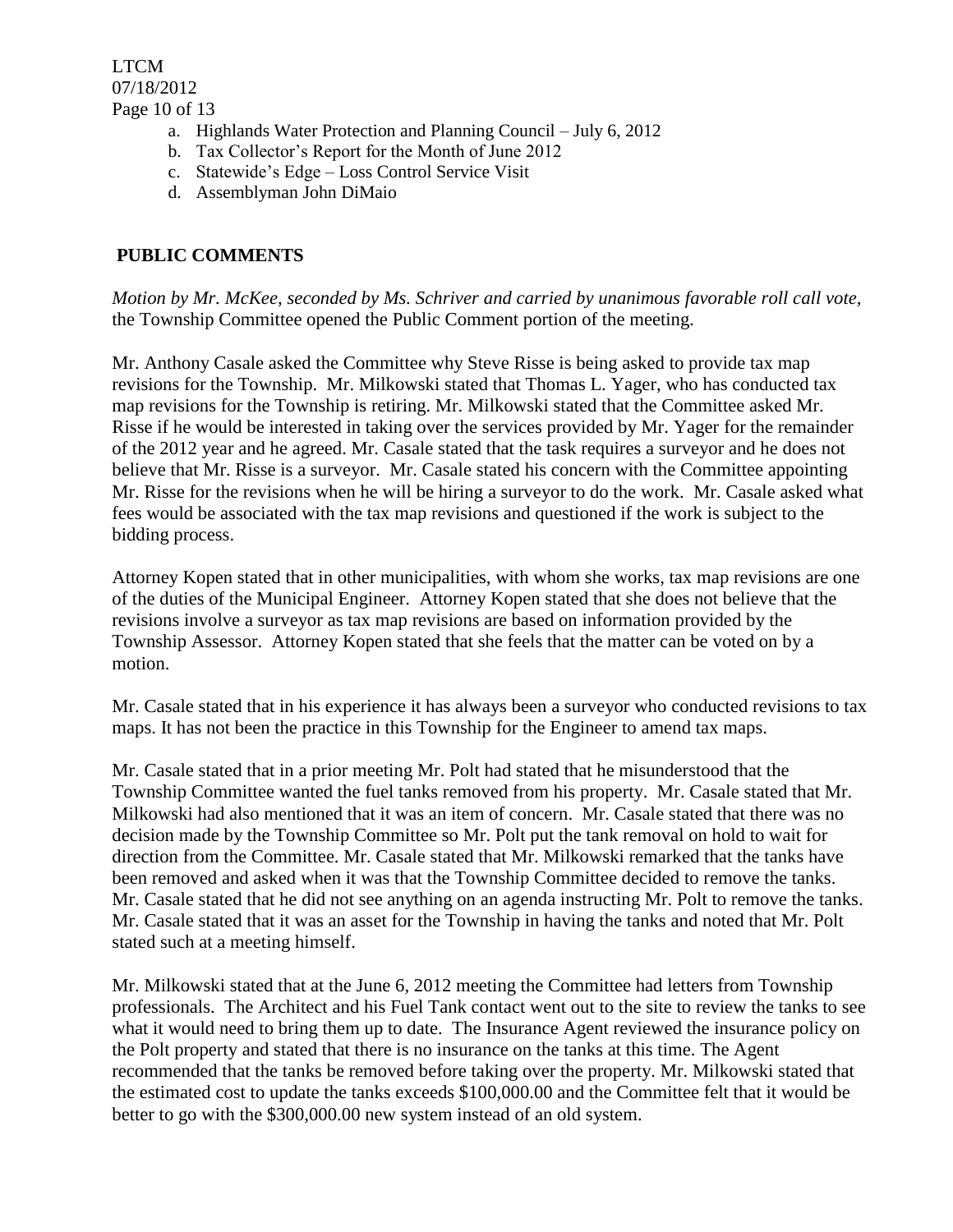LTCM 07/18/2012 Page 11 of 13

Mr. Casale asked if the Committee told Mr. Polt to proceed with the removal. Mr. Casale stated that based on Mr. Polt's past comments the tanks were nowhere near the end of their useful life. Mr. Milkowski stated that the Architect's Fuel Tank professional stated that he believed the tanks to be 25-30 year tanks based on the manufactures warranty. Mr. Polt believed the tanks to be 50 year tanks.

Mr. Casale stated that based on the statements made by Mr. Polt, at a prior meeting, he believes that there must be a strong paper trail for the tanks which would have provided more detailed information on them. Mr. Milkowski stated that it was explained by the professionals that to bring the tanks up to current requirements the cost would be over \$100,000.00 and the Committee thought that the cost for bringing them up to date as opposed to putting in a new system didn't seem logical. Mr. Milkowski stated that there was no guarantee that the Township was going to take the property if Mr. Polt had the tanks removed or not.

Mr. Casale asked how Mr. Polt was notified of the Committee's desire for him to proceed with the removal of the tanks and asked when it was acted on by the Committee. Mr. Milkowski stated that it was Mr. Polt's choice to remove the tanks. Mr. Milkowski stated that it was his understanding that Mr. Polt felt that the Committee would be proceeding with the new system.

Mr. Casale stated that he had discussions with the Committee at previous meetings regarding the EMS situation where the Committee acted and had to have Clinton Rescue cover rescue squad calls. Mr. Casale said that there were discussions on a possible subcommittee being formed, the LT Fire Department members and volunteer EMT's receiving the experience they need and at some point the Township would obtain control of EMS again and not have the need to retain the Clinton Squad continuously. Mr. Casale stated that the Committee was supposed to be looking into different options and asked what the status is at this time. Mr. Milkowski stated that the Mayor asked Mr. McKee to be the subcommittee liaison to gather information for the Committee. Mr. McKee stated that Mayor Wunder asked him to act as the EMS liaison in an email there was never any formal action taken.

Mr. McKee stated that there have been discussions with different entities in the area. Mr. McKee stated that he took it upon himself to meet with a few different people to find out what possible options the Township has. Mr. McKee stated that during that time he received an email informing him that that his meetings could possibly be unlawful. Due to this, discussions have been at a standstill. Ms. Schriver stated that the Committee will be meeting with certain members of the prior Fire Department EMS volunteers. Mr. McKee stated that there is a lot of information out there with different groups. The Committee intends to listen to one group tonight and hopefully another group at the next meeting to obtain a formal idea as to what they would have to offer in handling the 90 days of nights and weekends first and to then grow into a possible full time squad and taking the 19 month contract away.

Mr. Casale stated that he appreciated the effort and that it is shame that things happened the way they did. There are many good people that he believes are EMS responders.

Mr. Casale stated that he had stated in an earlier meeting that he had concerns with the former First Aid Squad and getting the Deed transferred for the building. Mr. Casale noted that his concern was that it was post petition activity and Attorney Cushing stated that he was reaching out to the Court to inquire if an approval is needed for a clean title. Mr. Casale asked for the Committee to look into the matter.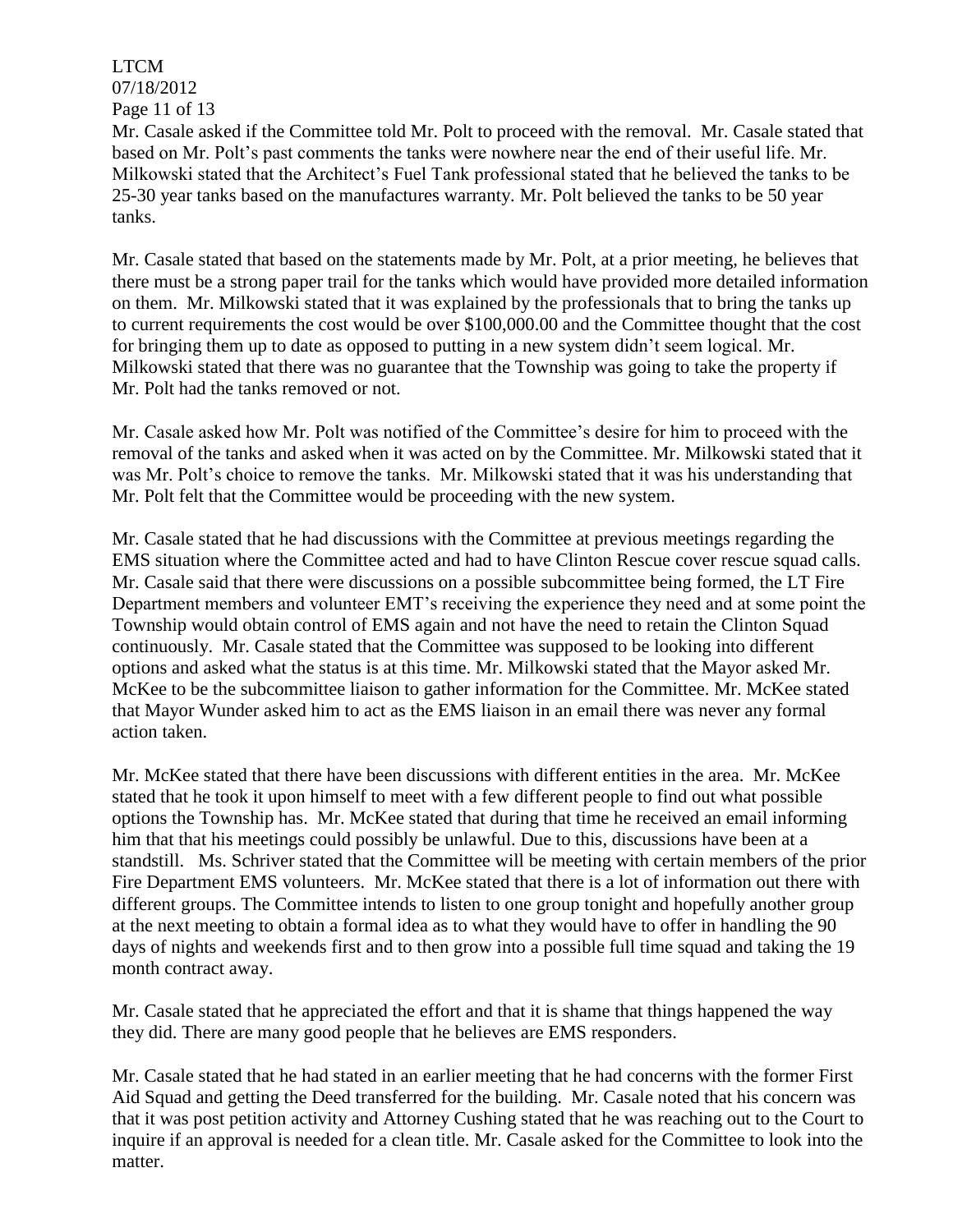LTCM 07/18/2012 Page 12 of 13

Mr. EJ Skidmore commended Mr. McKee for his efforts in looking into alternate EMS options.

Mr. Skidmore stated that he does not feel that Mr. Casale's question was answered regarding the Polt property. Mr. Skidmore asked when the Committee met to make the decision of telling Mr. Polt to take the fuel tanks out or not. Mr. Skidmore stated that last time Mr. Polt was in attendance at a meeting Mr. Milkowski stated that the Committee was going to wait to make a decision on the tanks until the Phase I was received and then instruct Mr. Polt as to what their concerns were. Mr. Skidmore said that it appears that the decision has been made and questioned when this decision was made.

Mr. Milkowski stated that it was decided at the June 6, 2012 meeting because that is when the reports were provided by the architect. Mr. Milkowski stated that his understanding is that it was decided that the Committee would proceed with new tanks. Mr. Skidmore stated that he does not believe that to be correct.

Mr. Skidmore stated that after an executive session the Committee announced that they will be publishing RFP's for audit services for the Fire Department LOSAP Program. Mr. Skidmore asked what the status is of the proposals. Mr. Skidmore stated that he reviewed the RFP and feels that it is lacking an item. Mr. Skidmore stated that there is a small potential for criminal charges developing from the matter and there is a serious potential for civil complaints to be filed.

Mr. Skidmore recommended to the Committee that the auditor they select should have experience with the court system incase these actions should arise.

Attorney Kopen stated that one proposal was received by the Clerk today.

*Motion by Ms. Schriver seconded by Mr. Morrison and carried by unanimous favorable roll call*  vote*,* the Township Committee closed the Public Comment portion of the meeting.

*Motion by Mr. McKee, seconded by Ms. Schriver and carried by unanimous favorable roll call vote,* the Township Committee approved Resolution No. 65-2012 and convened in executive session at 8:28 p.m.

## **TOWNSHIP OF LEBANON RESOLUTION NO. 65-2012**

BE IT RESOLVED by the Mayor and Township Committee of the Township of Lebanon, that in compliance with N.J.S.A. 10:4-12, this meeting will be closed to the Public to discuss the following matters:

> Collective Bargaining - CWA Bid Specification Preparation - Contract Advice from Attorney

Action may be taken at the recommencement of the public session.

The Township Committee reconvened the Regular Committee meeting at 10:16p.m.